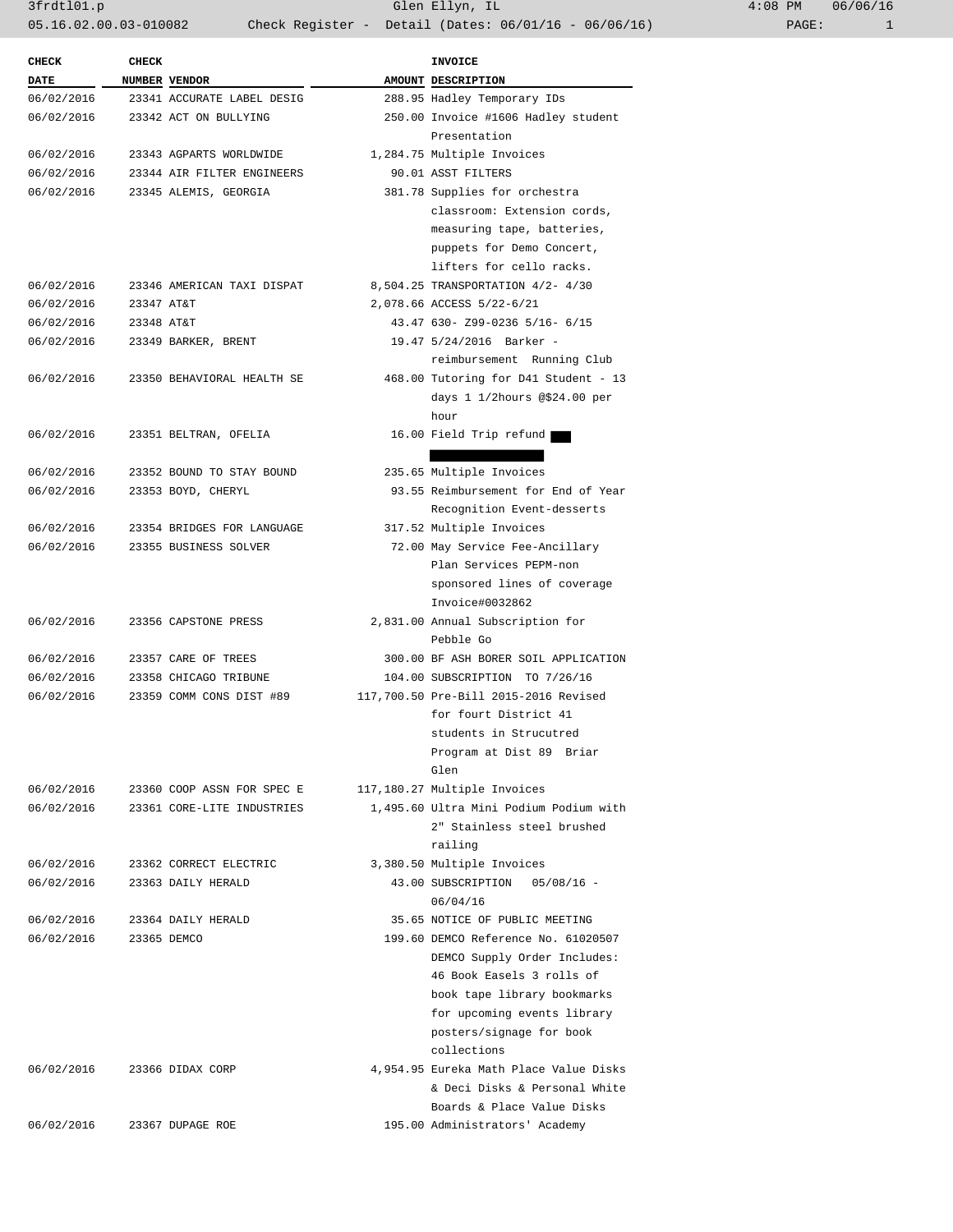3frdtl01.p Glen Ellyn, IL 4:08 PM 06/06/16 05.16.02.00.03-010082 Check Register - Detail (Dates: 06/01/16 - 06/06/16) PAGE: 2

| <b>CHECK</b> | <b>CHECK</b> |                                       | <b>INVOICE</b>                         |  |
|--------------|--------------|---------------------------------------|----------------------------------------|--|
| DATE         |              | NUMBER VENDOR                         | AMOUNT DESCRIPTION                     |  |
|              |              |                                       | 06/09/2016                             |  |
| 06/02/2016   |              | 23368 ELLISON EDUCATIONAL             | 51.00 Ellison Cutting Pad              |  |
|              |              |                                       | Replacement Part                       |  |
| 06/02/2016   |              | 23369 ETA HAND2MIND                   | 199.00 VersaTiles Math, Level 8, Lab   |  |
| 06/02/2016   |              | 23371 FOLLETT SCHOOL SOLUT            | 3,840.68 Multiple Invoices             |  |
| 06/02/2016   |              | 23372 FRANCZEK RADELET                | 24.50 GLENBARD PTAB APRIL              |  |
| 06/02/2016   |              | 23373 FUN AND FUNCTION                | 290.78 Supplies for Special            |  |
|              |              |                                       | Education Students at Hadley           |  |
|              |              |                                       | $-$ OT                                 |  |
| 06/02/2016   |              | 23374 GLENDALE LAKES GOLF             | 1,997.81 End of Year Recognition Event |  |
|              |              |                                       | Invoice #42508.74                      |  |
| 06/02/2016   |              | 23375 GLOBAL COMPLIANCE NE            | 750.00 Invoice#6050 Unlimited          |  |
|              |              |                                       | tutorials for 16/17                    |  |
| 06/02/2016   |              | 23376 GOPHER SPORT                    | 45.00 Multiple Invoices                |  |
| 06/02/2016   |              | 23377 GRAPHICS PLUS INC               | 607.95 Multiple Invoices               |  |
| 06/02/2016   |              | 23378 HADLEY JUNIOR HIGH S            | 185.00 Reimburse Hadley for IESA       |  |
|              |              |                                       | Registration paid                      |  |
| 06/02/2016   |              | 23379 HEINEMANN                       | 47,741.54 Multiple Invoices            |  |
| 06/02/2016   |              | 23380 HOUSE OF GRAPHICS               | 4,376.50 Multiple Invoices             |  |
| 06/02/2016   |              | 23381 IASB PUBLICATIONS               | 512.00 2016 Illinois School Code       |  |
|              |              |                                       | Reference Materials                    |  |
| 06/02/2016   |              | 23382 ILLINOIS ASSN OF SCH            | 400.00 Board self evaluation 5/4/16    |  |
| 06/02/2016   |              | 23383 INNOVENTION SYSTEM L            | 643.75 Translating                     |  |
| 06/02/2016   |              | 23386 KAGAN & GAINES INC              | 4,575.86 Multiple Invoices             |  |
| 06/02/2016   |              | 23387 KAGAN PROFESSIONAL D            | 649.00 Registration fee for Jen        |  |
|              |              |                                       | Power (Hadley staff) Kagan             |  |
|              |              |                                       | Structures Level 1 June                |  |
|              |              |                                       | 6-June 10th                            |  |
| 06/02/2016   |              | 23388 KRANZ                           | 202.64 TOWELS                          |  |
| 06/02/2016   |              | 23389 LAWLER, ANITA                   | 51.84 REIMBURSE MILEAGE                |  |
| 06/02/2016   |              | 23390 LEN'S ACE HARDWARE              | 186.13 CH STIHL BLOWER                 |  |
| 06/02/2016   |              | 23391 LYONS, MAUREEN                  | 585.00 Chorus accompanist Fees         |  |
|              |              |                                       | rehearsal & concert                    |  |
| 06/02/2016   |              | 23392 MACGILL & CO, WM V              | 167.60 Health office supplies          |  |
| 06/02/2016   |              | 23393 MAIL N STUFF                    | 16.15 Envelopes for Retiree Gift       |  |
|              |              |                                       | cards                                  |  |
|              |              | 06/02/2016 23394 MARBLES THE BRAIN ST | 417.49 Items and games to start        |  |
|              |              |                                       | Tinker Lab in the Makerspace           |  |
|              |              |                                       | in the LMC.                            |  |
| 06/02/2016   |              | 23395 MAXIM HEALTHCARE SER            | 1,832.00 Multiple Invoices             |  |
| 06/02/2016   |              | 23396 MENARDS                         | 35.59 LETTERS, TAPE                    |  |
| 06/02/2016   |              | 23397 METRO PROFESSIONAL P            | 4,828.23 Multiple Invoices             |  |
| 06/02/2016   |              | 23398 MIDAMERICAN ENERGY              | 29,929.76 Multiple Invoices            |  |
| 06/02/2016   |              | 23399 MONTES DE OCA, KARLA            | 27.51 Reimbursement to Karla Montes    |  |
|              |              |                                       | De Oca (Hadley staff) Spanish          |  |
|              |              |                                       | Award                                  |  |
| 06/02/2016   |              | 23400 NAPERVILLE COMM DIST            | 6,403.98 HOMELESS TRANS FEB, MAR, APR  |  |
| 06/02/2016   |              | 23401 NCS PEARSON                     | 55.00 Testing Materials - Protocols    |  |
|              |              |                                       | for Social Workers                     |  |
| 06/02/2016   |              | 23402 OFFICE DEPOT                    | 726.07 Multiple Invoices               |  |
|              |              |                                       |                                        |  |
| 06/02/2016   |              | 23403 PALOS SPORTS INC                | 451.83 Intramurals Supplies            |  |
| 06/02/2016   | 23404 PCM    |                                       | 6,232.47 Multiple Invoices             |  |
| 06/02/2016   |              | 23405 PENCILS.COM                     | 307.65 PBIS Supplies                   |  |
| 06/02/2016   |              | 23406 PEPPER, J W & SONS              | 519.94 Multiple Invoices               |  |
| 06/02/2016   |              | 23407 POLAR ELECTRO                   | 3,895.46 Polar: Polar Bluetooth        |  |
|              |              |                                       | Sensors & Staps                        |  |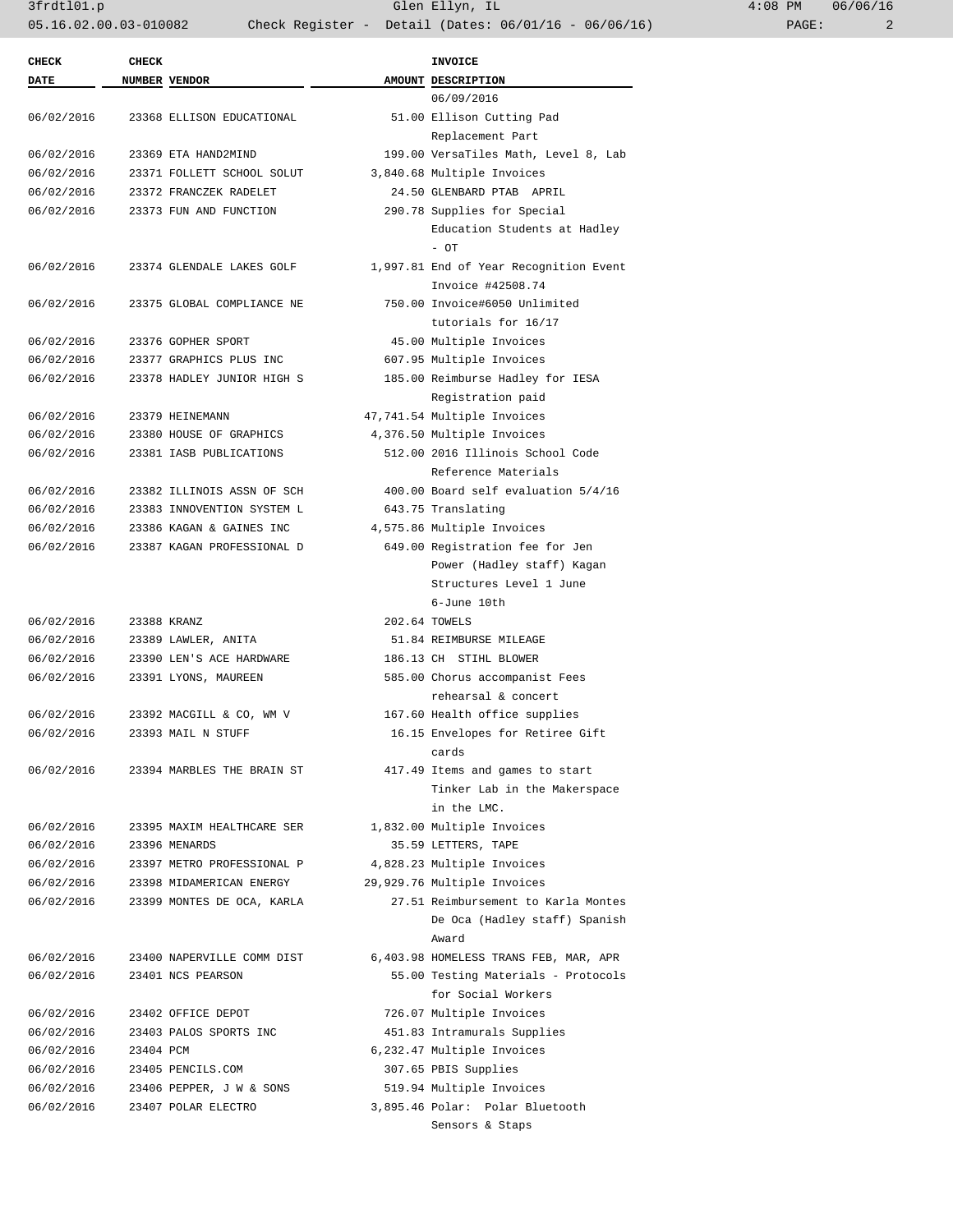3frdtl01.p Glen Ellyn, IL 4:08 PM 06/06/16 05.16.02.00.03-010082 Check Register - Detail (Dates: 06/01/16 - 06/06/16) PAGE: 3

| <b>CHECK</b> | <b>CHECK</b> |                            |        | <b>INVOICE</b>                          |  |  |
|--------------|--------------|----------------------------|--------|-----------------------------------------|--|--|
| <b>DATE</b>  |              | NUMBER VENDOR              |        | AMOUNT DESCRIPTION                      |  |  |
| 06/02/2016   |              | 23408 OUINLAN & FABISH MUS |        | 179.90 Multiple Invoices                |  |  |
| 06/02/2016   |              | 23409 READYREFRESH BY NEST |        | 129.26 HD BOTTLED WATER APRIL           |  |  |
| 06/02/2016   |              | 23410 ROSCOE CO            |        | 230.40 Multiple Invoices                |  |  |
| 06/02/2016   |              | 23411 ROTARY CLUB OF GLEN  |        | 195.00 Invoice # 6459 - Dues and        |  |  |
|              |              |                            |        | Meals                                   |  |  |
| 06/02/2016   |              | 23412 SAM'S CLUB           |        | 528.00 Multiple Invoices                |  |  |
| 06/02/2016   |              | 23413 SCHOLASTIC MAGAZINES |        | 253.45 Multiple Invoices                |  |  |
| 06/02/2016   |              | 23414 SCHOOL PERCEPTIONS L |        | 4,300.00 Invoice#2390 -Community        |  |  |
|              |              |                            |        | Survey                                  |  |  |
| 06/02/2016   |              | 23415 SCHOOL SPECIALTY     |        | 2,019.97 Multiple Invoices              |  |  |
| 06/02/2016   |              | 23416 SENTINEL TECHNOLOGIE |        | 4,603.50 Annual Renewal for ESNA        |  |  |
|              |              |                            |        | Unified Voice Mail Service              |  |  |
| 06/02/2016   |              | 23417 SEPTRAN INC          |        | 41, 445.17 MARCH TRANSPORTATION         |  |  |
| 06/02/2016   |              | 23418 SHRED-IT             |        | 115.02 Multiple Invoices                |  |  |
| 06/02/2016   |              | 23419 SIGN IDENTITY        |        | 1,049.00 Multiple Invoices              |  |  |
| 06/02/2016   |              | 23420 SOUTHPAW ENTERPRISES |        | 303.12 Small Equipment for Special      |  |  |
|              |              |                            |        | Education students - OT                 |  |  |
| 06/02/2016   |              | 23422 STAPLES ADVANTAGE    |        | 849.16 Multiple Invoices                |  |  |
| 06/02/2016   |              | 23423 TEAM REIL INC        |        | 140.63 ASST REPAIR PARTS                |  |  |
| 06/02/2016   |              | 23424 TERRACON             |        | 3,200.00 Environmental soil evaluation  |  |  |
|              |              |                            |        | services for temporary                  |  |  |
|              |              |                            |        | roadway fill located at                 |  |  |
|              |              |                            |        |                                         |  |  |
|              |              |                            |        | Churchill                               |  |  |
| 06/02/2016   |              | 23425 TUMBLEWEED PRESS INC |        | 1,700.00 Annual Renewal for             |  |  |
|              |              |                            |        | Tumblebooks Subscription                |  |  |
| 06/02/2016   |              | 23426 TYCO INTEGRATED SECU |        | 219.00 AL SERV CALL                     |  |  |
| 06/02/2016   |              | 23427 VARIDESK LLC         |        | 495.00 Business office                  |  |  |
|              |              |                            |        | equipment/furniture                     |  |  |
| 06/02/2016   |              | 23428 VERIZON WIRELESS     |        | 678.51 CELL PHONES 4/27-5/26            |  |  |
| 06/02/2016   |              | 23429 WASTE MANAGEMENT WES |        | 3,025.19 JUNE DISP                      |  |  |
| 06/02/2016   |              | 23430 WHEELER, KAYLA       |        | 104.90 REIMBURSE PBL SUPP               |  |  |
| 06/03/2016   |              | 23431 AAVEX TECH CORP      |        | 3,966.00 PoE Injectors for Summer       |  |  |
|              |              |                            |        | Wireless Work                           |  |  |
| 06/03/2016   |              | 23432 B GUNTHER & CO       |        | 654.00 Those Who Excel Plaque and       |  |  |
|              |              |                            |        | Personalization-Invoice#99362           |  |  |
| 06/03/2016   |              | 23433 EATON CORP           |        | 10,067.72 Replacement Batteries for UPS |  |  |
|              |              |                            |        | Unit at CSO                             |  |  |
| 06/03/2016   |              | 23434 ELIM CHRISTIAN SERVI |        | 26,003.06 Multiple Invoices             |  |  |
| 06/03/2016   |              | 23435 FREDERICK, LANCE     | 949.97 |                                         |  |  |
|              |              |                            |        |                                         |  |  |
| 06/03/2016   |              | 23436 GIANT STEPS          |        | 9,011.17 June & July ESY Tuition for    |  |  |
|              |              |                            |        | D41 Student - Invoice                   |  |  |
|              |              |                            |        | #041-ESY16E                             |  |  |
| 06/03/2016   |              | 23437 INNOVENTION SYSTEM L |        | 361.25 Translating                      |  |  |
| 06/03/2016   |              | 23438 LEGO EDUCATION       |        | 348.41 3/22/2016 LMC/PTA Project        |  |  |
|              |              |                            |        | PTA reimburse<br>Simple &               |  |  |
|              |              |                            |        | Powered Machines Base                   |  |  |
| 06/03/2016   |              | 23439 MAXIM HEALTHCARE SER |        | 400.00 Invoice #4166810366, Dates of    |  |  |
|              |              |                            |        | Service, 5/16/16, 5/18/16,              |  |  |
|              |              |                            |        | 5/20/16                                 |  |  |
| 06/03/2016   |              | 23440 PARKLAND PREPARATORY |        | 14,739.20 May Tuition for four D41      |  |  |
|              |              |                            |        | Students Invoice #1472                  |  |  |
| 06/03/2016   | 23441 PCM    |                            |        | 84,657.48 Multiple Invoices             |  |  |
| 06/03/2016   |              | 23442 SECRETARY OF STATE I |        | 10.00 Notary renewal - Maxon            |  |  |
| 06/03/2016   |              | 23443 TEICHMILLER, ANDREA  |        | 238.23 Reimbursement for 4 day          |  |  |
|              |              |                            |        | conference expenses -                   |  |  |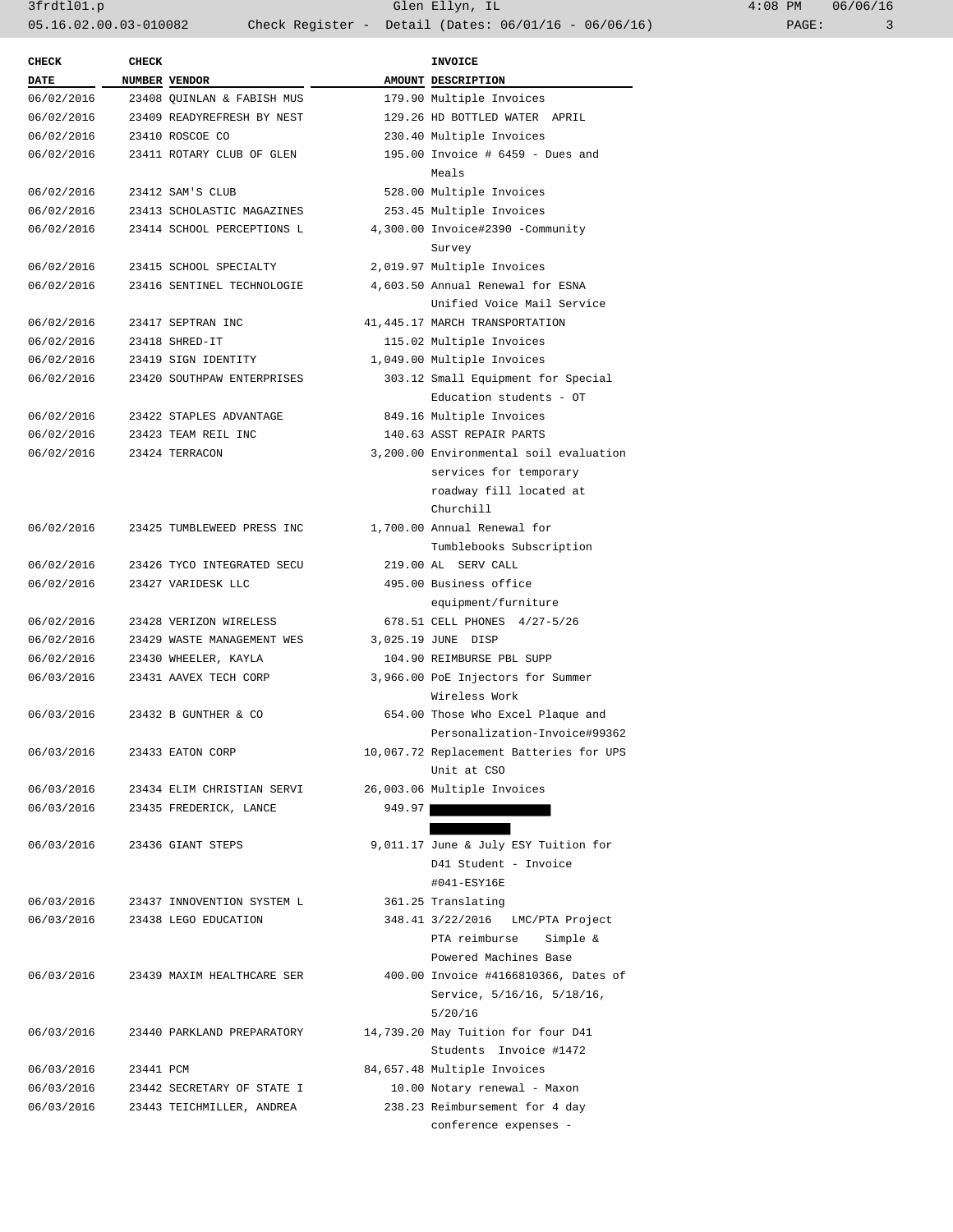| CHECK       | <b>CHECK</b>  |  | <b>INVOICE</b>     |
|-------------|---------------|--|--------------------|
| <b>DATE</b> | NUMBER VENDOR |  | AMOUNT DESCRIPTION |
|             |               |  | Receipts attached  |

Totals for checks 603,497.51